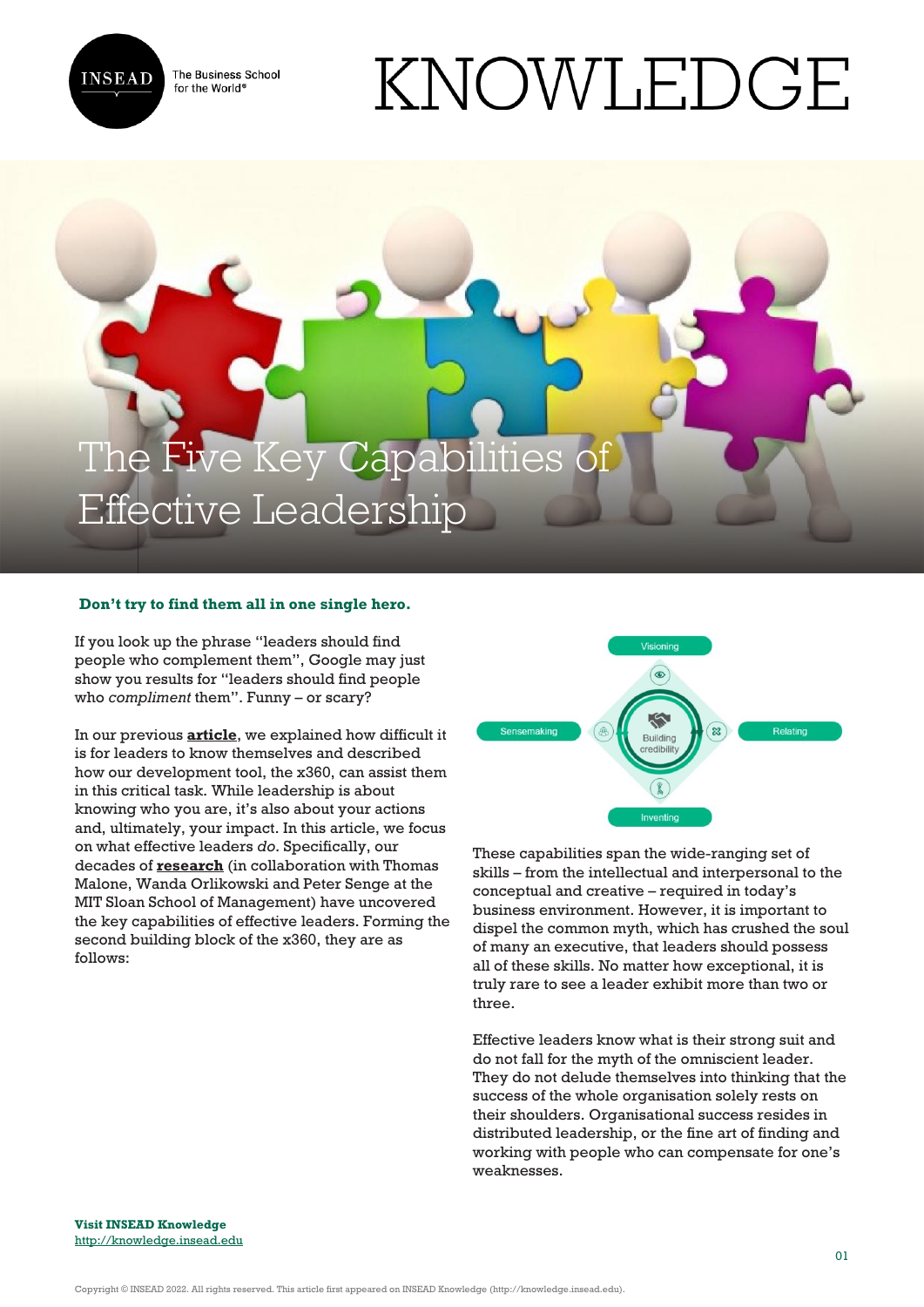### **The leadership capabilities**

### *Sensemaking*

Are you open to new trends and information? Do you enjoy learning from others? Can you create order from uncertainty? Do you experiment to learn how the organisation will respond? If so, sensemaking may be your key strength.

Effective leaders are keenly aware of what is going on in this chaotic world. They know how to keep their finger on the pulse of the external world. They realise that new, better methods may come from outsiders. These leaders don't just hunt for new information – they integrate it into a cohesive framework that helps others understand what the next move should be.

To some extent, sensemaking is the opposite of tunnel vision. Satya Nadella, the CEO of Microsoft, an exceptionally voracious reader and participant in online courses, is a great example of a leader gifted with sensemaking.

### *Relating*

Are you attuned to other people's feelings and assumptions? Are you expert at influencing and negotiating? Do you enjoy coaching? You may excel at relating, which is about developing supportive relationships and effective ties, both within and outside an organisation.

Relating can be thought of as the glue that brings people together. Ever since the birth of matrix organisations, leaders at all levels have had to finetune their persuasion skills. This starts with a strong ability to listen to others and understand what makes them tick. Only then can these leaders rally support for their own ideas.

In this complex world, command-and-control leadership is no longer considered effective. One example of a persuasive leader who has recognised the need to involve others to achieve transformation and meaning with the organisation is Eileen Fisher, founder of the eponymous women's clothing brand.

### *Visioning*

Do you enjoy developing a vision about things that inspire you? Are you good at creating a vision that uplifts others? If so, you may be a master of visioning, the art of painting a compelling picture of the future.

Effective leaders often use images, metaphors and stories to win people over. They are also able to link their vision to an organisation's core values and mission, imparting optimism in the process. They

**Visit INSEAD Knowledge** <http://knowledge.insead.edu> may not be able to fully describe how the vision can be achieved, but by creating a sense of urgency, they can inspire others to think up ways to effect change.

While sensemaking describes what is, visioning produces a compelling image of what could be. More importantly, it dynamically motivates action. Richard Branson of the Virgin Group is known for exciting people with his visionary new ideas for businesses and the technologies that will get us there.

## *Inventing*

Are you a truly creative yet practical person? Do you like exploring alternative ways of doing things? Are you a logistics expert who always knows how to get things done? If so, inventing may be your main calling card as a leader.

Inventing is about devising ways to bring a vision to life, either through structures or processes. Inventing allows abstract ideas to materialise. Leaders with strong inventing skills are experts at reorganising the way work is done, identifying key performance indicators and measuring progress. As the ones who "keep the trains running", they are not afraid of making tough decisions when reality demands it. At the same time, such leaders create a culture of learning so that both innovation and execution occur. For example, media companies are learning how to become ever more efficient in some print outlets while transforming themselves for a digital age.

# *Building credibility*

In the figure above, building credibility appears at the centre, surrounded by arrows. This is because this key capability is both the condition and the result of the other four. It is about gaining respect from others by keeping commitments and operating with a strong sense of purpose. Credible leaders walk the talk; their actions match their words.

Let us reiterate that the x360 is about selfawareness. The leadership capabilities we described do not represent a checklist of things every leader should hope – let alone expect – to have. As Bruce Chizen, the former CEO of Adobe, aptly said about top leadership: "The job is simply too big for any one person." However, effective leaders should know their strengths and weaknesses, so they can find people who complement them, not compliment them.

*[Deborah Ancona](https://knowledge.insead.edu/users/deborahancona) is the Seley Distinguished Professor of Management, a Professor of Organisation Studies and the Founder of the MIT Leadership Center at the MIT Sloan School of Management.*

Copyright © INSEAD 2022. All rights reserved. This article first appeared on INSEAD Knowledge (http://knowledge.insead.edu).